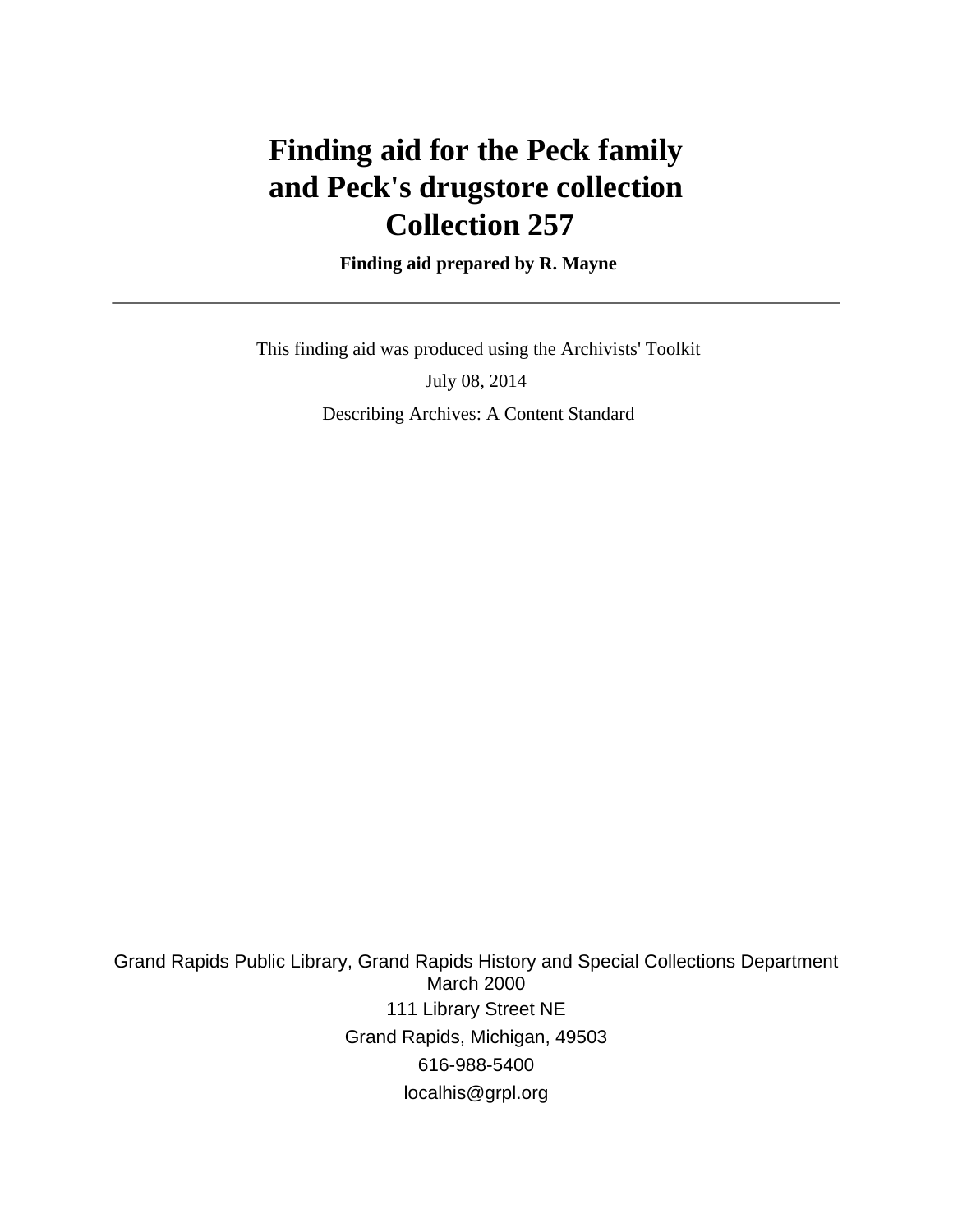## **Table of Contents**

 $\overline{\phantom{a}}$ 

| Series II. Newspaper and Periodical Articles on the Building and Drug Store Business7 |  |
|---------------------------------------------------------------------------------------|--|
|                                                                                       |  |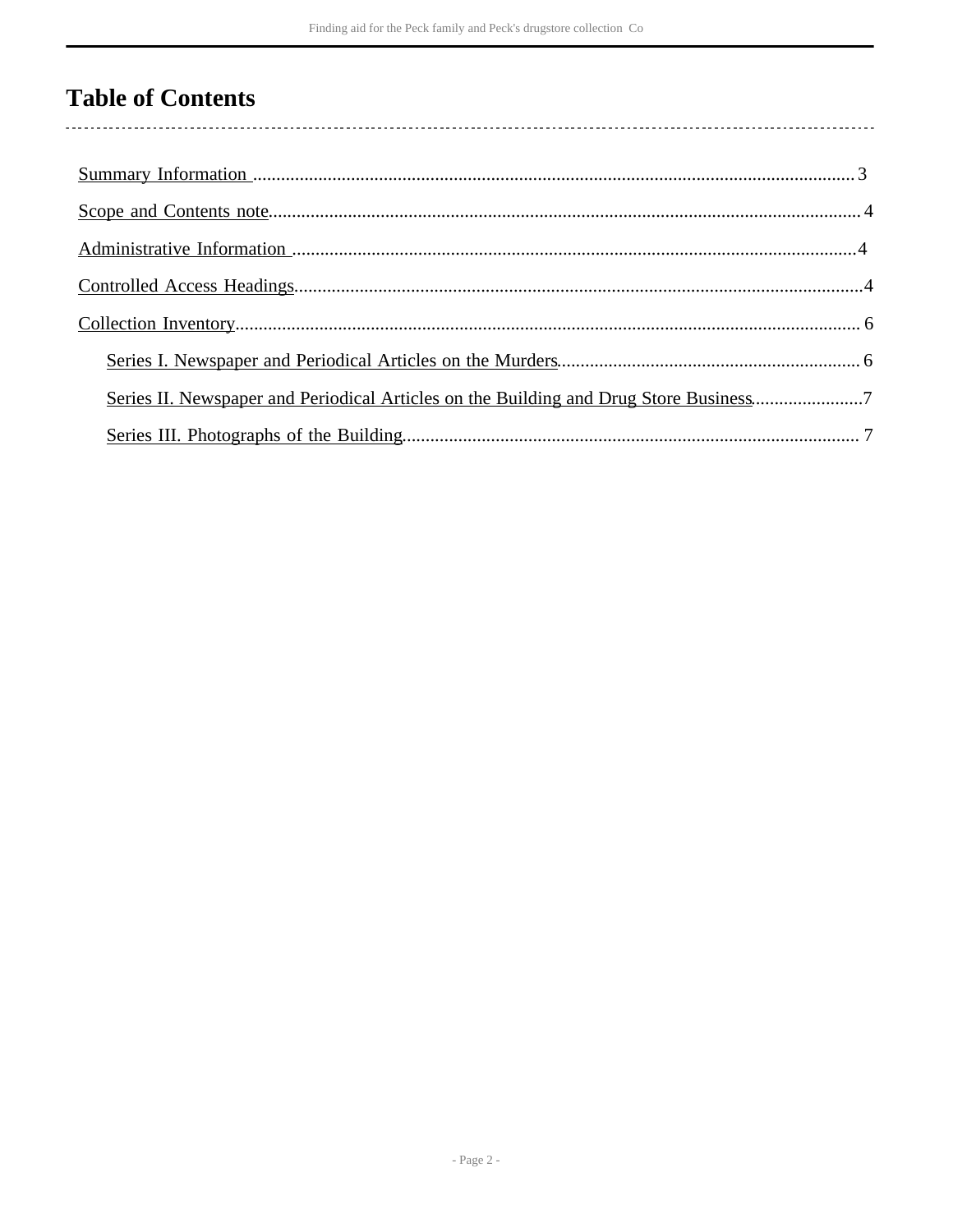## <span id="page-2-0"></span>**Summary Information**

| <b>Repository</b> | Grand Rapids Public Library, Grand Rapids History and Special<br><b>Collections Department</b>                                                                                                                                                                                                                                                                                           |
|-------------------|------------------------------------------------------------------------------------------------------------------------------------------------------------------------------------------------------------------------------------------------------------------------------------------------------------------------------------------------------------------------------------------|
| <b>Title</b>      | Peck family and Peck's drugstore collection                                                                                                                                                                                                                                                                                                                                              |
| Date [inclusive]  | 1916-2000                                                                                                                                                                                                                                                                                                                                                                                |
| <b>Extent</b>     | 3.3 Linear feet Three boxes                                                                                                                                                                                                                                                                                                                                                              |
| Language          | English                                                                                                                                                                                                                                                                                                                                                                                  |
| <b>Abstract</b>   | The Peck family owned a well-known drugstore on Monroe Avenue in<br>downtown Grand Rapids, Michigan. The family name is also remembered<br>for the sensational 1916 family murder (Peck-Waite murder), which was<br>widely reported in the national press of the era. This is a small, devised<br>collection relating to the family. Included are newspaper articles and<br>photographs. |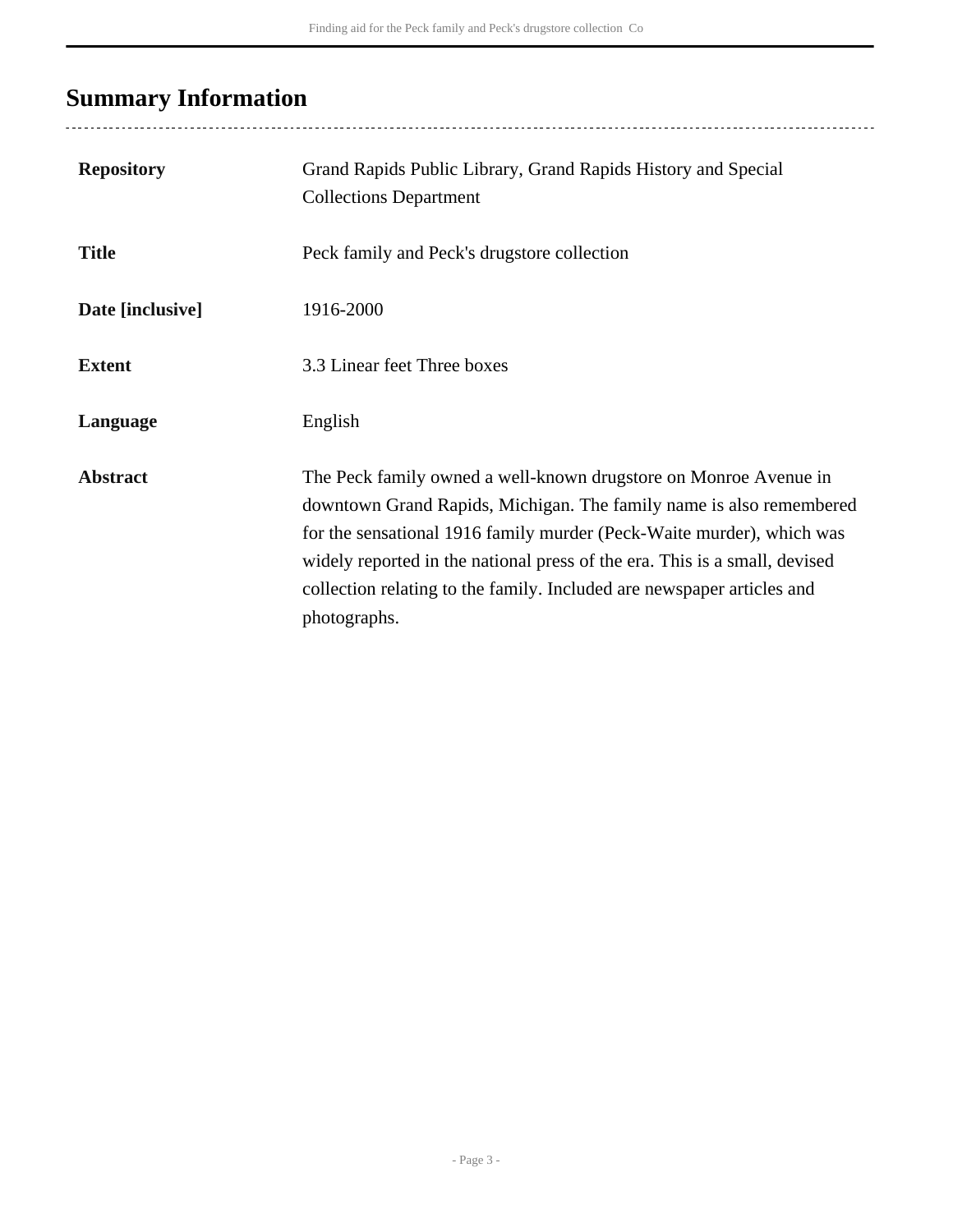### <span id="page-3-0"></span>**Scope and Contents note**

The Peck Drugstore in Grand Rapids is often recognized as a landmark business on Monroe Ave., one of the most photographed streets in Grand Rapids. However, the Peck name is also remembered for the sensational 1916 family murder (Peck-Waite Murder), which was widely reported in the national press of the era. John Peck and his wife, Hannah, were murdered by their son-in-law, Arthur Waite.

This small collection provides a place to build a general collection related to both the store and to the family, including the murder. Items will be added as received or found, that document the history of the family, the drug store and its building and the murder.

## <span id="page-3-1"></span>**Administrative Information**

#### **Publication Information**

Grand Rapids Public Library, Grand Rapids History and Special Collections Department March 2000

#### **Immediate Source of Acquisition note**

Rockford Development; GRPL. Accession numbers 1999.001, 2000.019 and 2008.032.

### <span id="page-3-2"></span>**Controlled Access Headings**

#### **Family Name(s)**

• Peck

#### **Geographic Name(s)**

• Grand Rapids (Mich.) -- History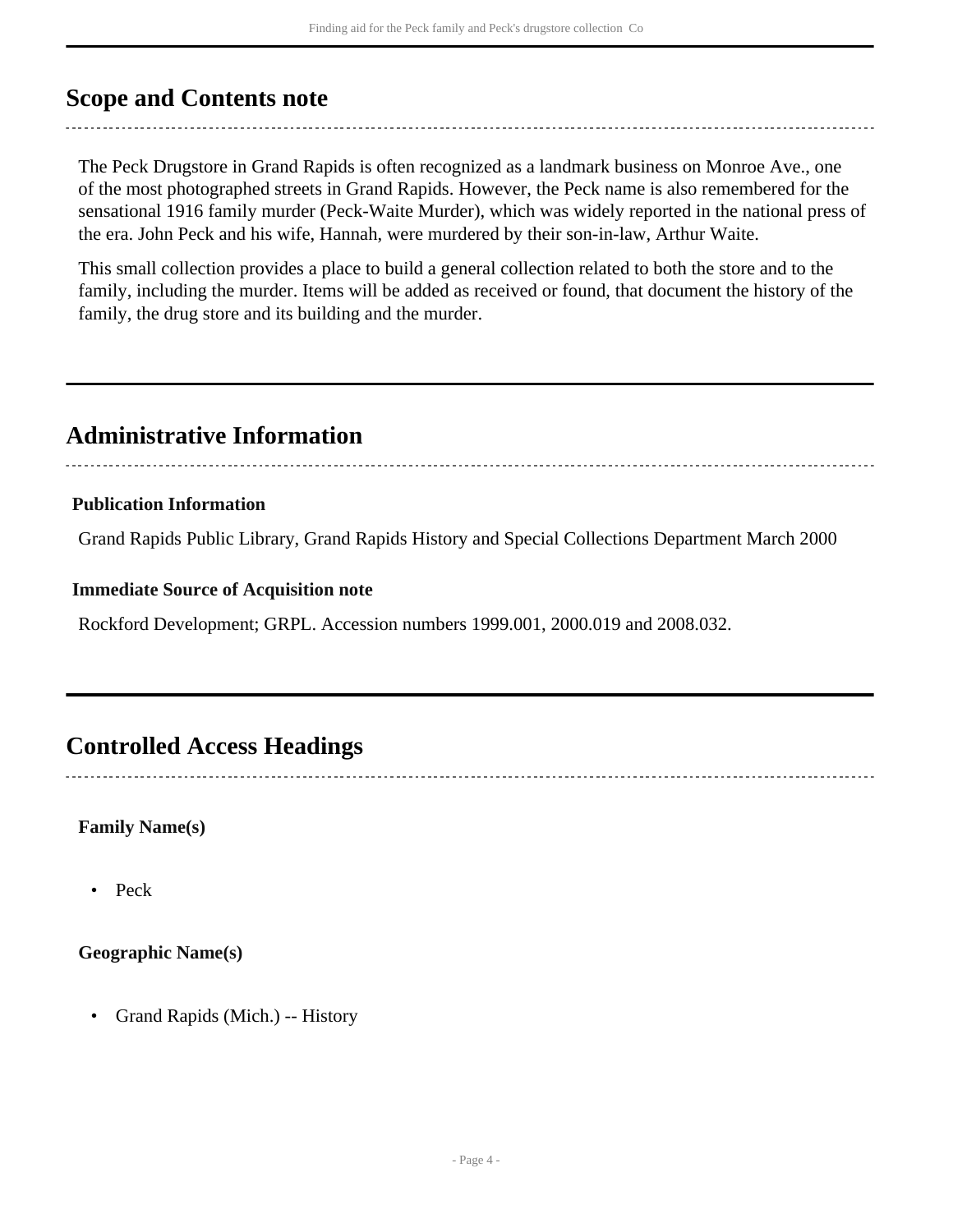### **Subject(s)**

- Drugstores -- Michigan -- Grand Rapids
- Murder -- Michigan -- Grand Rapids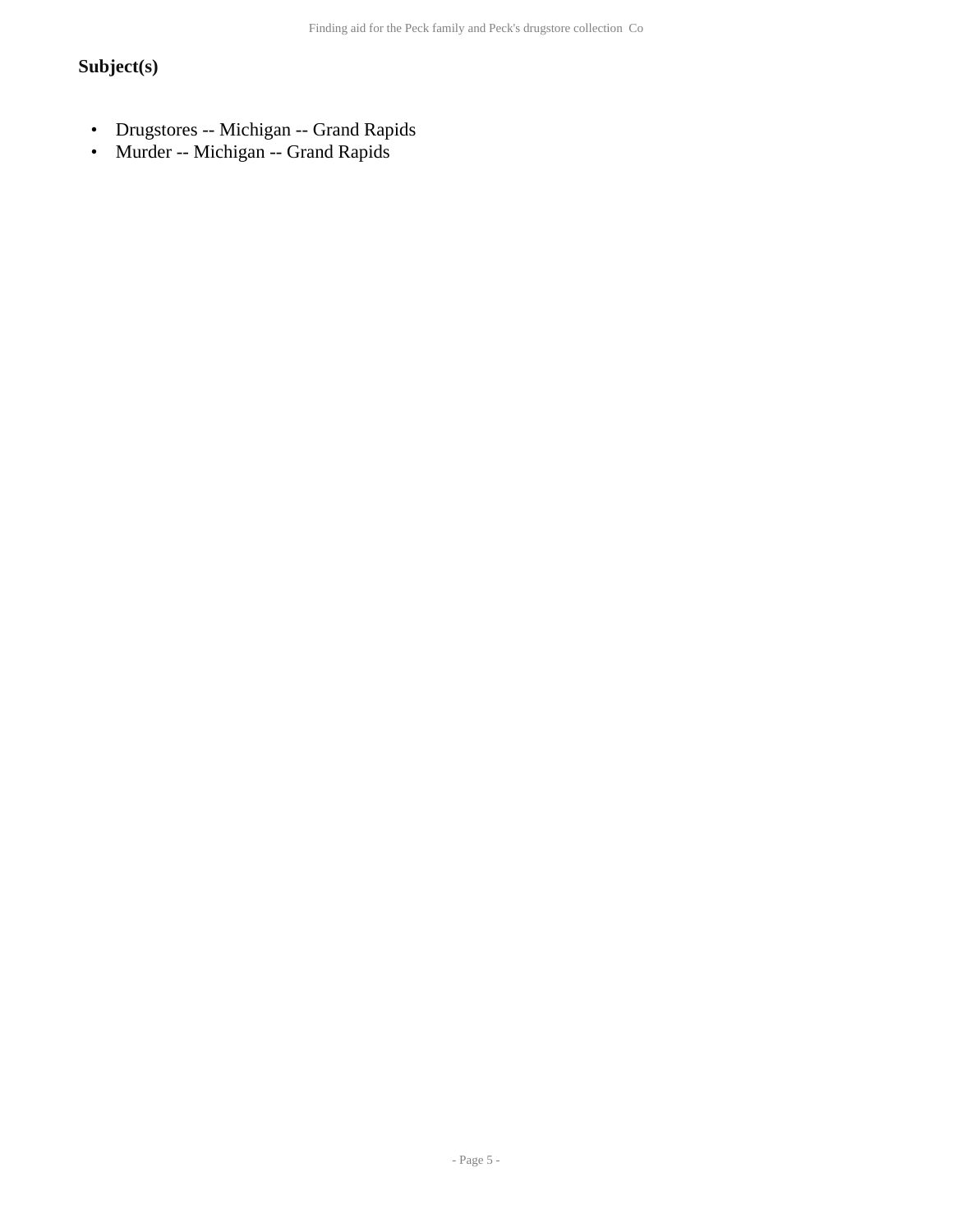## <span id="page-5-0"></span>**Collection Inventory**

<span id="page-5-1"></span>**Series I. Newspaper and Periodical Articles on the Murders** 

#### **G.R. Herald excerpts (6 photographic prints) 2000.019**

|                                                                                | <b>Box</b>   | Folder     |
|--------------------------------------------------------------------------------|--------------|------------|
| Mar. 23, 1916 (2 copies, 1 has damage)                                         | $\mathbf{1}$ |            |
| Mar. 24, 1916 (2 pages)                                                        | $\mathbf{1}$ |            |
| Mar. 25, 1916                                                                  | $\mathbf{1}$ |            |
| Mar. 29, 1916                                                                  | $\mathbf{1}$ |            |
|                                                                                |              | <b>Box</b> |
| Oversized scrapbook volume of original newspaper clippings of the murder, 1916 |              | 3          |

#### **Scope and Contents note**

This material is in very fragile condition and the paper is crumbling when moved. Use the CD and reserve the use of the original sheets for special purposes. 2008.032.

| CD of above. 2008.032 |            |               |
|-----------------------|------------|---------------|
|                       | <b>Box</b> | <b>Folder</b> |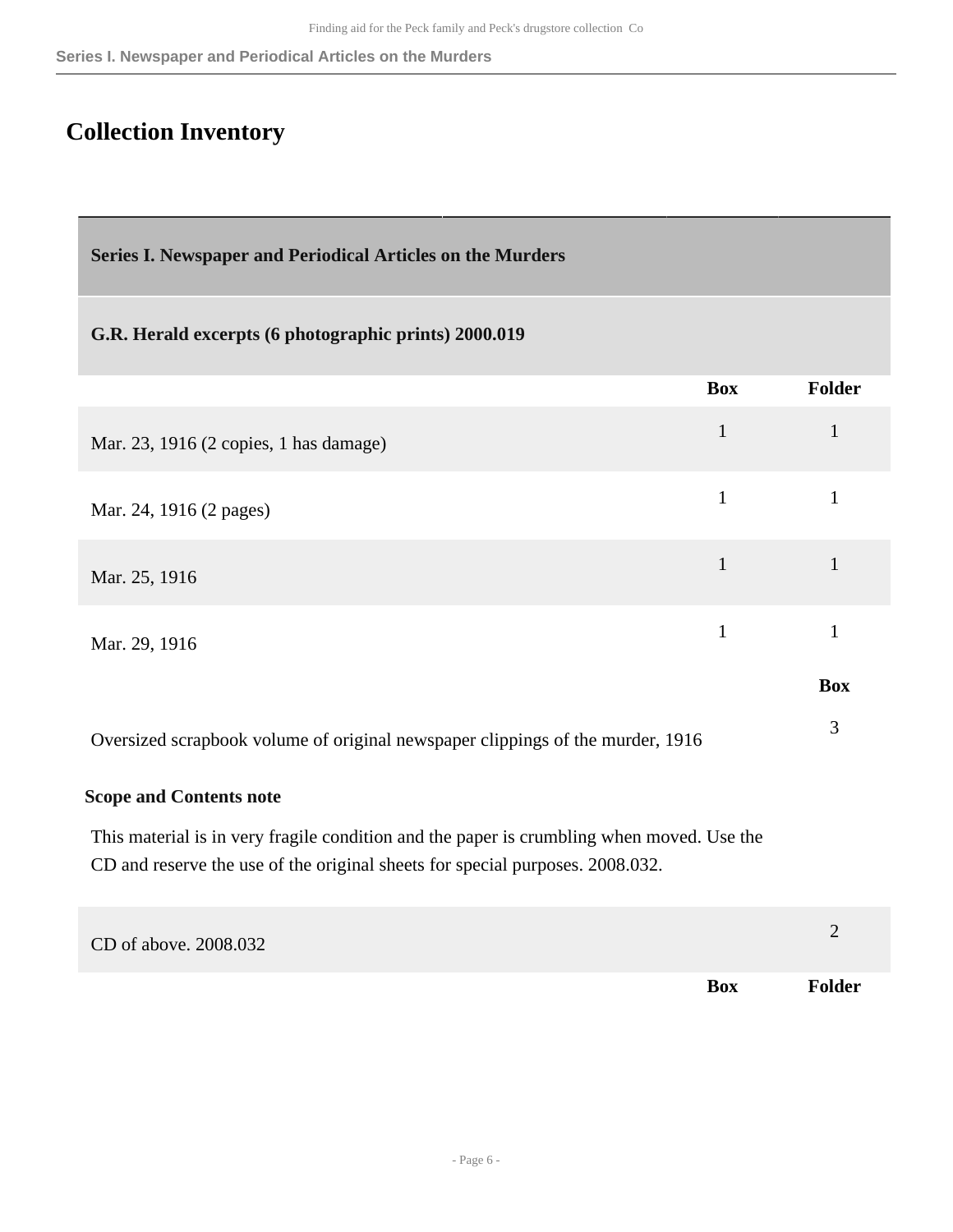**Series II. Newspaper and Periodical Articles on the Building and Drug Stor...**

| "Who Wants to Kill a Millionaire? : the Peck Building : Greed and<br>Intrigue" / by David Greiner. Grand Rapids Magazine, Apr. 2000.<br>photocopy)                                                                                                                  | 2 |            |
|---------------------------------------------------------------------------------------------------------------------------------------------------------------------------------------------------------------------------------------------------------------------|---|------------|
| The Great Riverside Drive Poison Mystery / by P.L. Trussell : story of<br>the murder of Mr. and Mrs. John E. Peck of Grand Rapids, Michigan.<br>Clipped from the magazine "True Detective Mysteries" Apr-June 1931.<br>Photocopies. 00.[3302].1 Formerly MKG364.T77 | 2 |            |
|                                                                                                                                                                                                                                                                     |   | <b>Box</b> |
| Original magazine clippings.                                                                                                                                                                                                                                        |   |            |

#### <span id="page-6-0"></span>**Series II. Newspaper and Periodical Articles on the Building and Drug Store Business**

<span id="page-6-1"></span>

|                                                                                                                    | <b>Box</b>     | <b>Folder</b>  |
|--------------------------------------------------------------------------------------------------------------------|----------------|----------------|
| Modernization pays Peck. Soda Fountain Magazine. V. 38, no. 7, July<br>1939. P. 18 P2000.033, 8/17/2001            | $\overline{2}$ | 3              |
|                                                                                                                    |                | <b>Box</b>     |
| Notes from select GR city directories on the Peck Drug Store and its neighbors, and the<br>separate Peck Building. |                | $\overline{2}$ |
| <b>Series III. Photographs of the Building</b>                                                                     |                |                |
| 6 photographic images, circa 1935 of Peck Drugstore Building, and neighbors 36-46 Monroe Ave<br>(approx). 1999.001 |                |                |
|                                                                                                                    | Box            | <b>Folder</b>  |